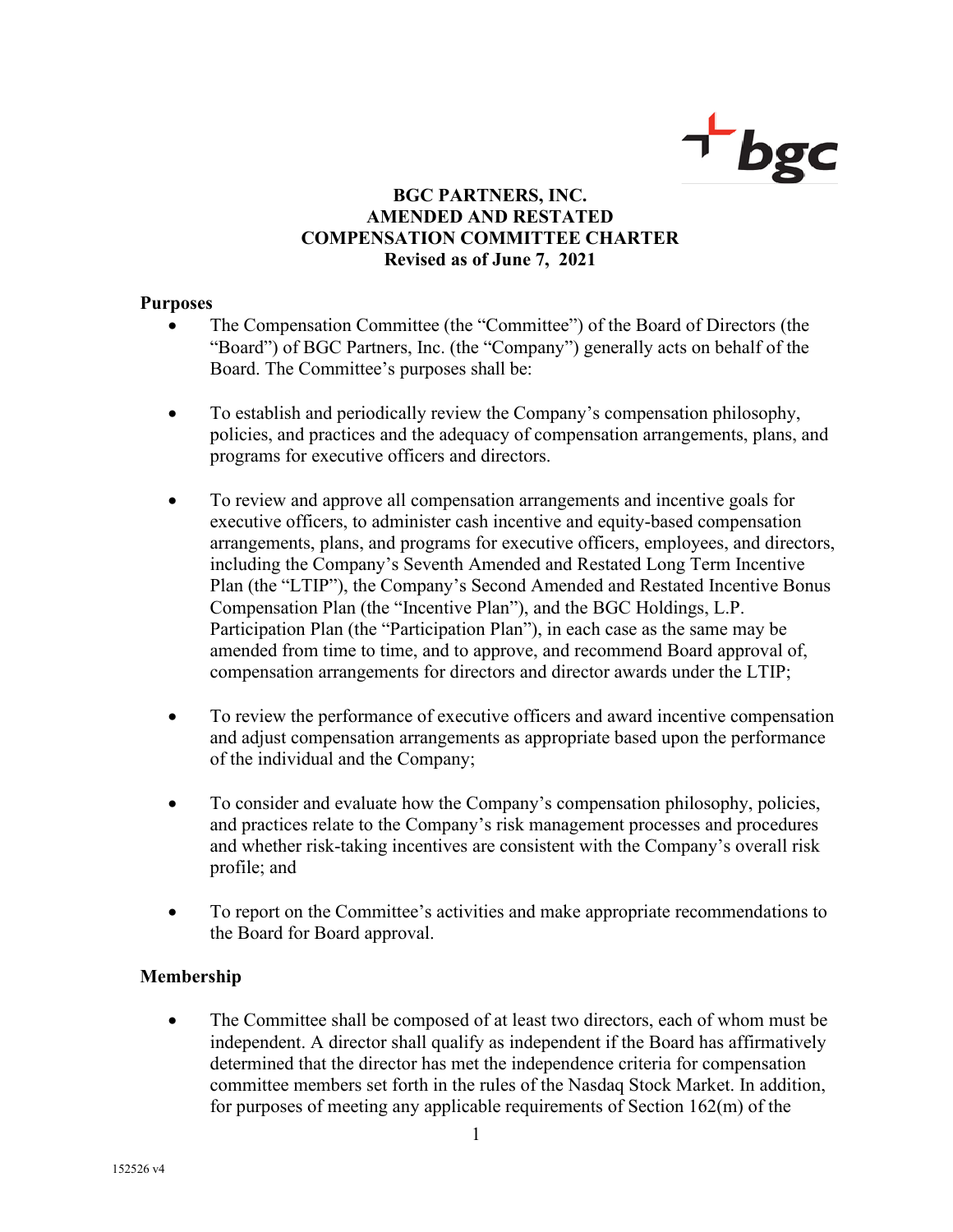Internal Revenue Code of 1986, as amended (the "Code"), or any successor to such Code section, the Committee, or a subcommittee thereof, shall consist of at least two "outside" directors, as defined in Treasury Regulations promulgated under the Code or any successor to such Regulations. Finally, for purposes of meeting the requirements of Securities and Exchange Commission ("SEC") Rule 16b-3, the Committee, or a subcommittee thereof, shall consist of at least two "non-employee" directors as defined in Rule 16b-3.

• The members of the Committee shall be appointed by and serve at the pleasure of the Board.

# **Meetings and Procedures**

- The Committee shall meet as often as it may deem necessary or appropriate in its judgment, but in no event less than two times per year. The Committee may establish one or more subcommittees consisting of two or more directors. A majority of the members of the Committee, or of any subcommittee, shall constitute a quorum. The Committee, and any subcommittee, may also act by unanimous written consent.
- The Board shall elect (and may remove) the Committee Chairperson. If the Board has not designated the Committee Chairperson, the members of the Committee shall elect a Chairperson by majority vote. The duties and responsibilities of the Chairperson of the Committee shall be to call regular meetings, set the agenda of the Committee, and to preside at Committee meetings and to perform such other functions of the Committee as may be delegated to him or her.
- The Chairperson of the Committee or a majority of the members of the Committee may call a special meeting of the Committee.
- The Committee may delegate authority to one or more members of the Committee where appropriate, and to officers and managers of the Company as permitted under the LTIP and the Participation Plan, but no such delegation shall be permitted if the authority is required by law, regulation, listing standard, or the applicable plan to be exercised by the Committee, or by a subcommittee thereof.
- The Committee, or any subcommittee, may request that any directors, officers, or employees of the Company, or other persons whose advice and counsel are sought by the Committee, attend any meeting to provide such information as the Committee may request; provided, however, that the Company's Chief Executive Officer ("CEO") may not be present during Committee, or subcommittee, deliberations or voting on his or her compensation.
- The Committee's own rules of procedure shall be consistent with the Amended and Restated Certificate of Incorporation of the Company, the Amended and Restated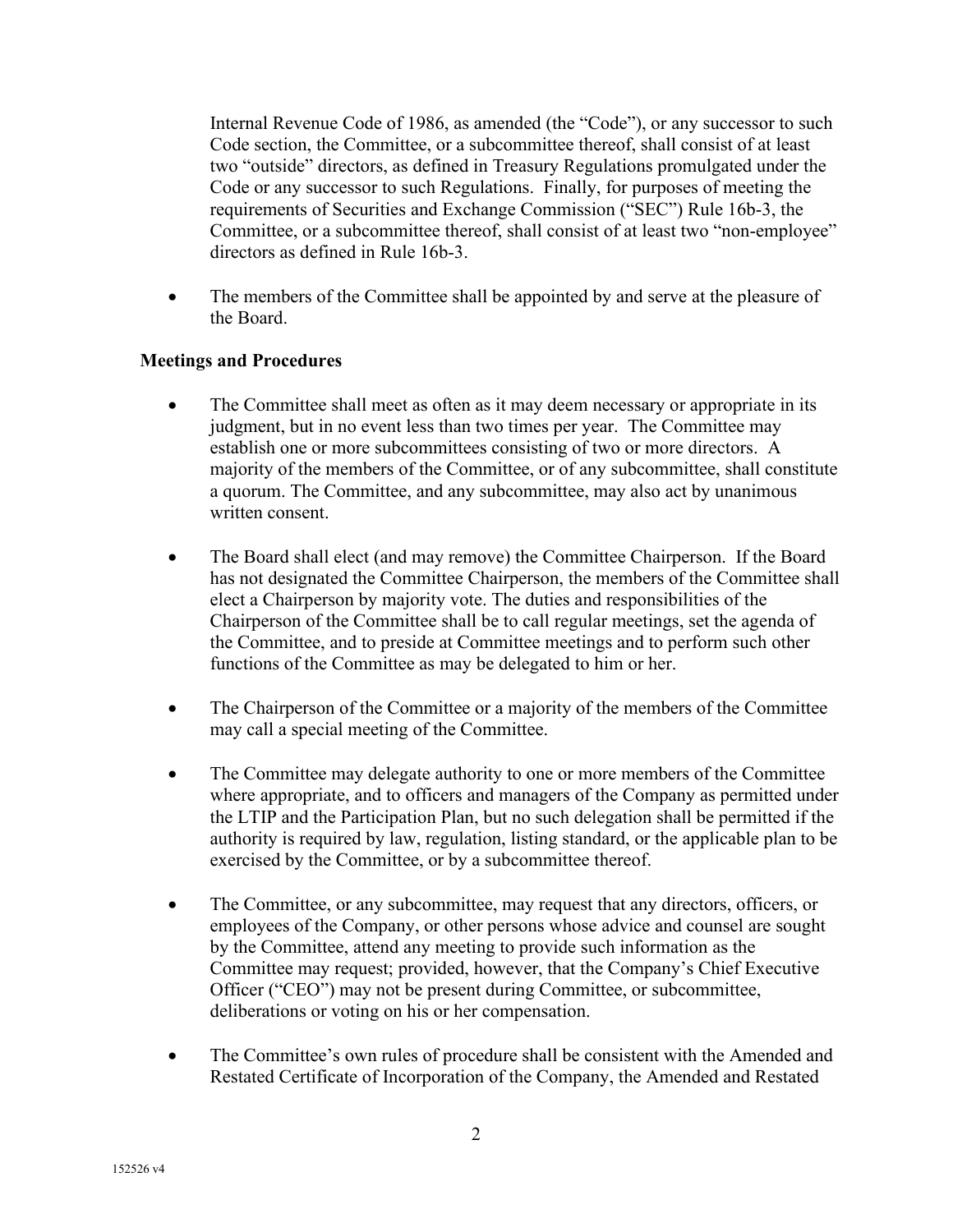Bylaws of the Company, and this Charter, in each case as may be amended from time to time.

- The Committee, and any subcommittee, shall keep written minutes of its meetings, and the Committee's, and any subcommittee's, minutes and written consents shall be maintained with the books and records of the Company.
- The Committee shall provide notice in advance to the Board of the date, time, and agenda for all regular and special meetings of the Committee, or of any subcommittee. In addition, the Committee shall report to the Board on all matters discussed, determinations made, and actions taken by the Committee, or any subcommittee, as well as the Committee's, or any subcommittee's, recommendations on matters for Board approval.

#### **Authority, Duties, and Responsibilities**

The Committee shall have the following authority, duties, and responsibilities:

#### **Authority**

Sole discretion and appropriate funding to retain or obtain the advice of, set reasonable compensation and other terms for, and terminate any compensation consultants, legal counsel, or other advisors as the Committee may determine to assist it in the performance of its duties and responsibilities, including, without limitation, direct responsibility for the appointment, compensation, and oversight of the work of any compensation consultant, legal counsel, or other advisor retained by the Committee; provided, however, that, prior to the selection of, or receipt of any advice from, any compensation consultant, legal counsel, or other advisor, other than in-house counsel, the Committee must first consider the independence factors specified in Nasdaq Rule 5605(d)(3)(D) and determine whether any compensation consultant has any conflict of interest required to be disclosed in accordance with Item 407(e)(3)(iv) of SEC Regulation S-K, except that the Committee is not required to assess the independence of any compensation consultant, legal counsel, or other advisor that acts in a role limited to (a) advising on any broad-based plan that does not discriminate in scope, terms, or operation in favor of executive officers or directors and that is generally available to all salaried employees, or (b) providing information that is not customized for the Company or that is customized based on parameters that are not developed by the consultant or advisor, and about which the consultant or advisor does not provide advice. Management of the Company may make recommendations to the Committee with respect to potential compensation consultants, legal counsel, and other advisors and assist the Committee in the negotiation of reasonable rates for compensation arrangements. Notwithstanding the foregoing, the Committee shall not be required to implement or act consistently with the advice or recommendations of any compensation consultant, legal counsel, or other advisor, but rather is expected to exercise its own independent judgment in fulfillment of its duties and responsibilities under this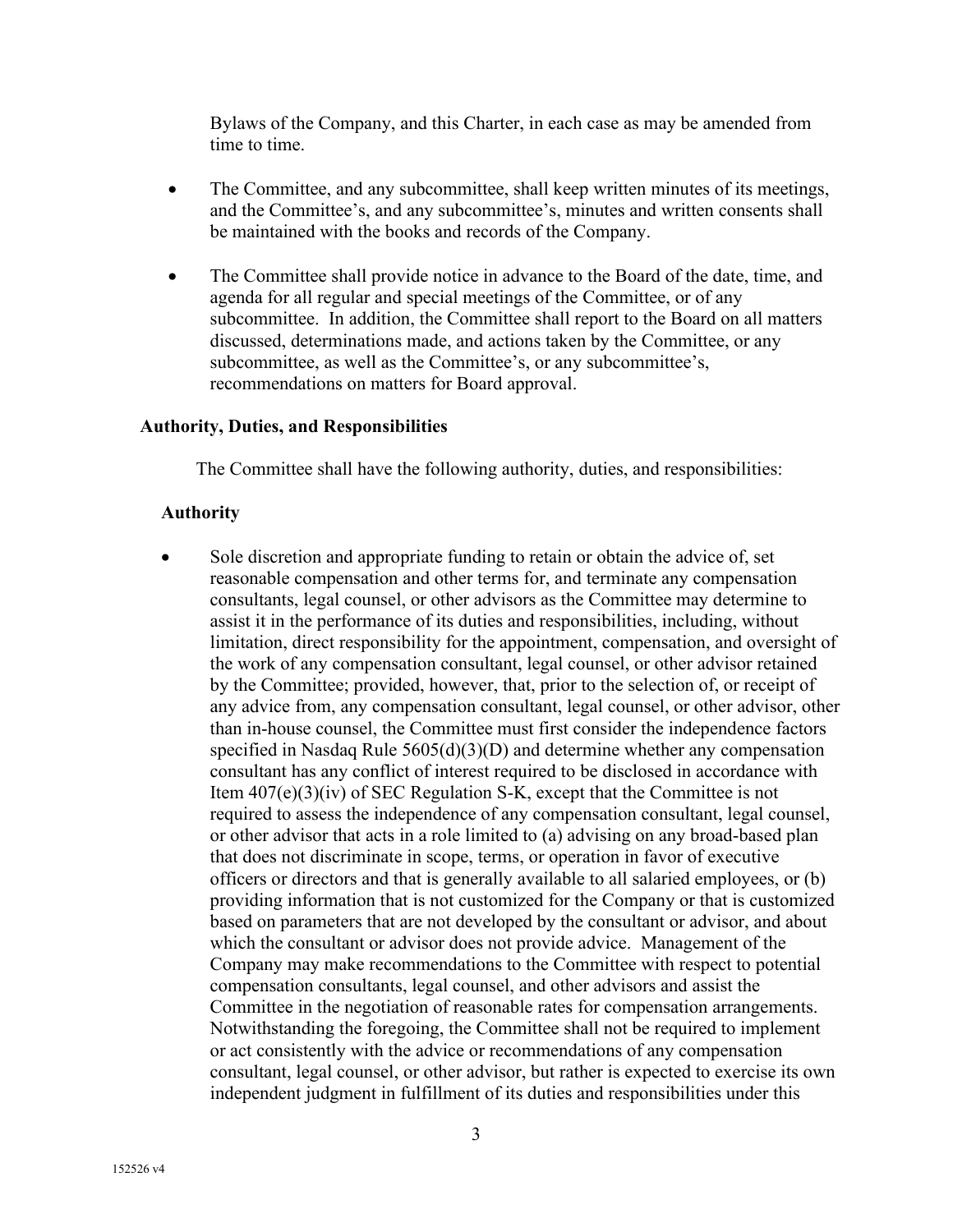Charter, including whether to retain or obtain advice from any such advisor, including ones who are not independent, after considering the specified independence factors.

• Access to internal advisors and all other resources within the Company to assist it in carrying out its duties and responsibilities.

### **Compensation Philosophy, Policies, and Practices**

- Establish and periodically review, consider, and approve, and recommend Board approval of, the philosophy, policies, and practices for the compensation of the Company's executive officers.
- Design, establish, implement, and periodically review, consider, and approve, and recommend Board approval of, compensation arrangements, plans, and programs for executive officers, including cash incentive and equity-based compensation arrangements, plans, and programs, any employment contracts or deeds of adherence, any retirement benefits or payments in lieu thereof, any perquisites or other benefits, and any severance or change in control arrangements.
- Annually review the adequacy of such arrangements, plans, and programs for the executive officers, comparing such arrangements, plans, and programs to those of other comparable companies, including the Company's peer group companies where appropriate, ensuring appropriate types and levels of incentives to executive officers, consistent with the Company's overall risk profile, and aligning executive officers' goals with the long-term interests of stockholders, and report the results of, and recommendations resulting from, such review for Board approval.
- Administer the Company's cash incentive and equity-based compensation arrangements, plans, and programs, including the LTIP, the Incentive Plan, and the Participation Plan.
- Establish and periodically review, consider, and approve, and recommend Board approval of, compensation arrangements, plans, and programs for directors and director awards under the LTIP.

### **Specific Compensation Amounts and Incentives**

- Based upon discussions with the CEO, establish annual base salaries, incentive performance goals, cash bonuses, and equity-based awards for executive officers, other than the CEO, including opportunity levels and the financial and other goals to be met to earn annual and long-term bonuses and awards.
- Taking into account the views of the other members of the Board, review and evaluate, at least annually, the performance and leadership of the CEO and establish his or her annual base salary, cash bonuses, and equity-based awards, based upon